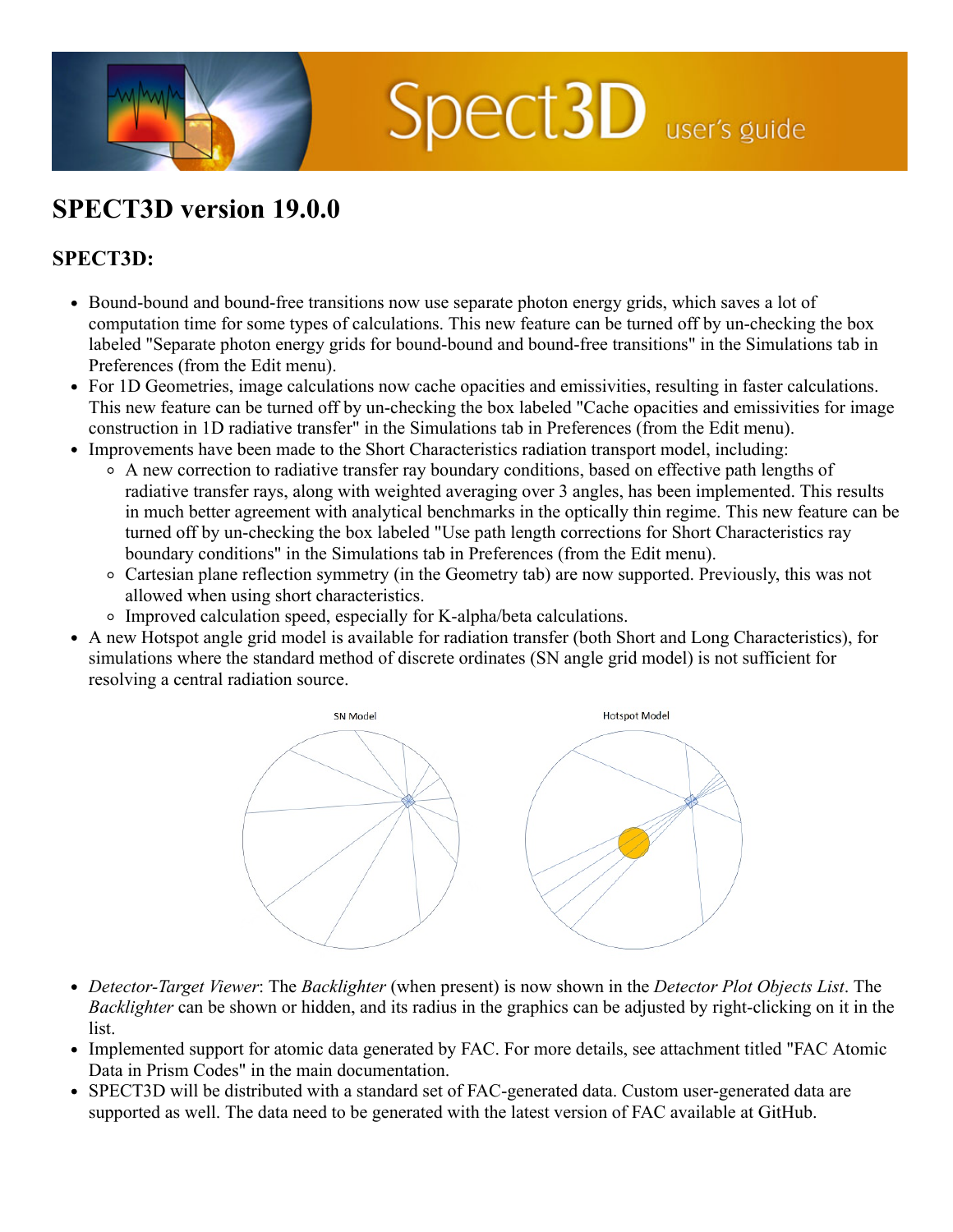

Simulation results for Ar-doped DD plasma at 600 eV temperature and 1 g/cc density computed with FAC and ATBASE data. Ar He-alpha transition and associated Li-like satellites.

- $\bullet$ Added support for Big Sur operating system on both Intel- and M1-based computers.
- When performing time-dependent collisional-radiative simulations, it is expected that the mass in each volume  $\bullet$ element (and therefore DCA atomic elements) does not change with time . If changes in the either number of volume elements in the grid, or in the mass of any of the volume elements is detected, a warning message is now displayed.
- For calculations using X-Ray Thomson scattering (XRTS), support has been implemented for hydro files containing a flag allowing individual cells to be omitted from the XRTS calculation. This flag must be an integer called "scatter flag", where a value of 0 will omit XRTS for a given cell, and 1 will allow it. If this variable exists in the hydro file, its usage is controlled by a checkbox labeled *Use XRTS flag from hydro file* in the *Plasma* tab of the XRTS setup interface. If this box is unchecked, the flag will not be used. The flag variable can also be plotted like other hydro variables.
- Linux users working in a KDE 5 desktop environment will likely experience very slow graphics performance.  $\bullet$ Use of KDE 5 is discouraged for the time being.
- Bug fixes:
	- When using X-Ray Thomson Scattering with table input for the source, in some previous versions, the table would not re-load when re-running a calculation in a single instance of Spect3D, even if the table was changed. This has been fixed, so the table will always be loaded when running a calculation.
	- *Detector-Target Viewer*:
		- Fixed bug that sometimes caused a crash when plotting isosurfaces after loading in a second *SPECT3D* workspace.
		- Fixed bug in *Hydro Data Plot Objects* list associated with mapping *Type* and *Definition* after a plot object was deleted.
	- $\circ$  Fixed crash that occurred when using radiation transport along with K $\alpha/K\beta$  inner-shell transitions for grids with more than 1000 cells.
	- Previously, if a time-dependent simulation used the option to treat the grid as logically rectangular, timedependent grid parameters could be overwritten by static parameters from the hydro file, which could give incorrect timing results if a course time grid is used. This has been fixed.
	- Previously, short characteristics could fail for certain grids, leading to error messages and stoppage of the calculation. Multiple issues have been fixed, resulting in smooth running for all cases tried.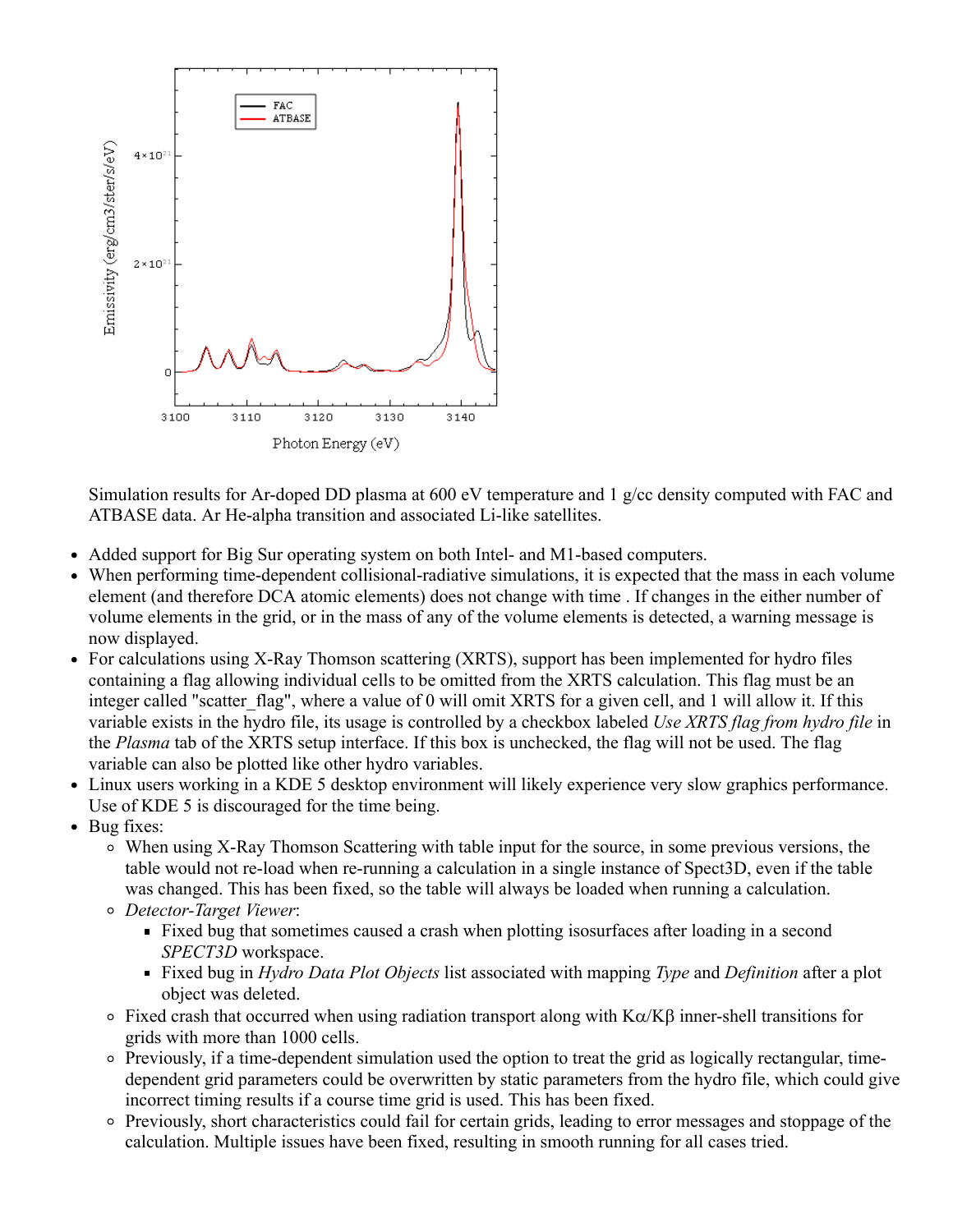- Fixed bug which occurred when writing binned spectral data for each LOS to its output file. The bug occurred in cases where the photon energy range for the bins exceeded the range for the spectral calculation.
- $\circ$  Fixed error that occurred when using inner-shell transitions (K $\alpha$ /K $\beta$ ) along with combining DCA and non-DCA materials.
- Fixed possible crashes when running time-dependent calculations with more than one detector.
- Fixed inconsistent information in the populations files for non-primary detectors.
- Fixed a problem with loading the "Use AMR gridding data in Hydrocode file if available" checkbox in Preferences. Previously, if this was checked (or un-checked) *after* loading a workspace, it was not recognized when running.

## **VISUALIZER:**

- Bug fixes:
	- *Drilldown* plots: fixed problem that occurred when computing *Ionization Fractions* for atomic elements residing in volume elements that contained both DCA and non-DCA materials.
	- *Time-Integrated Spectra* plots: the units for the y-axis has been fixed ("/s" removed).

## **SpectraPLOT:**

- The capability to show two new types of data on the *SPECT3D* spatial grid is now supported:
	- Hydrodynamics data (*i.e.*, data that is *input* into a *SPECT3D* calculation) can be displayed using either the geometry of the original hydro grid (*e.g.*, 1-D spherical, 2-D cylindrical R-Z, ...), or using a 3-D spatial grid. The simulation times available are those contained in the hydro data file. To plot in 3-D, check the *Show in 3-D Graphics Frame* check box (see below)..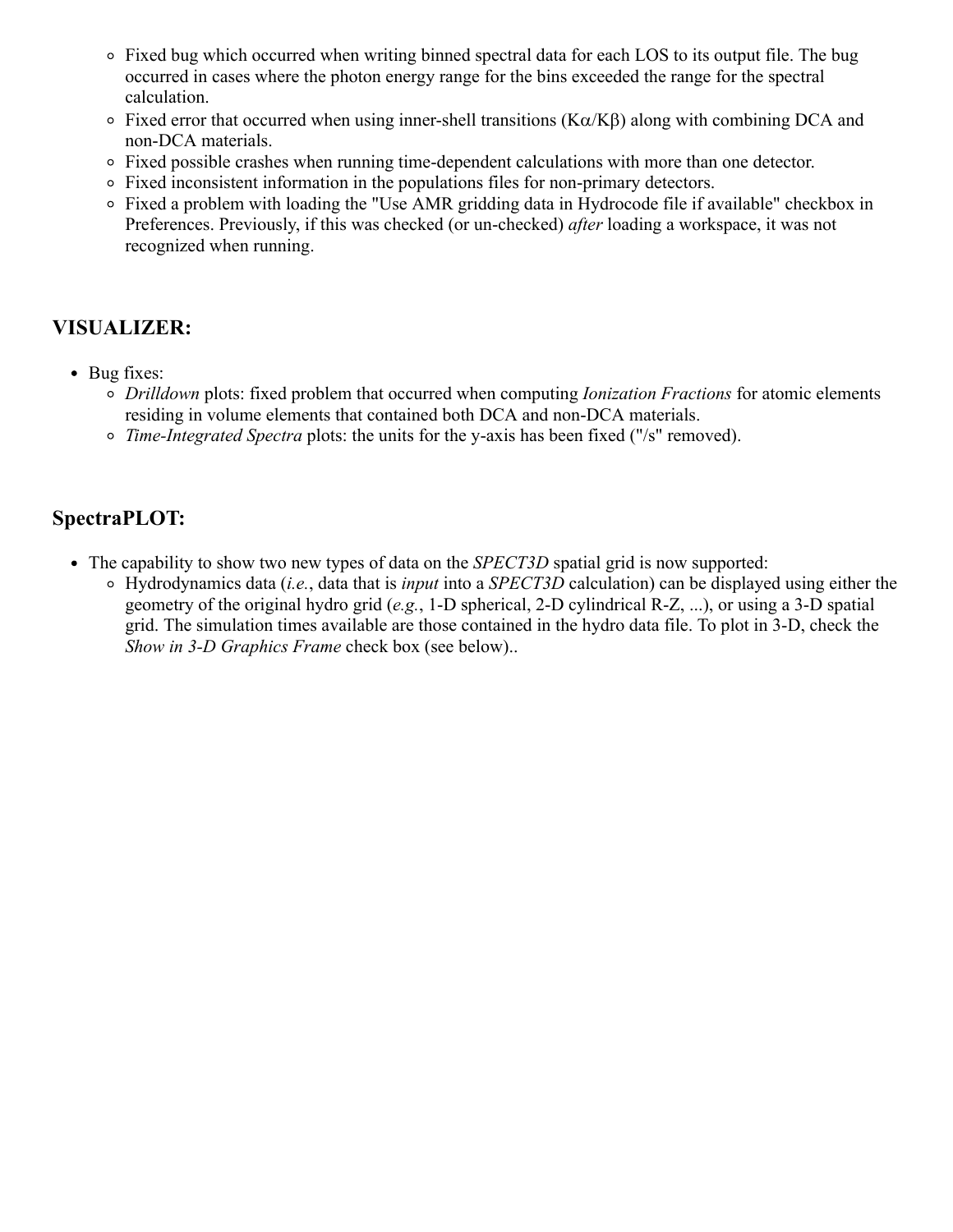

When displaying in 3-D, one or more contour slices and/or isosurfaces can be added to the plot window. The above example shows contour slices of the electron temperature in the  $x = 0$  and  $z = 0$  planes.

Ionization plot windows are used to show various quantities associated with ionization results from a *SPECT3D* calculation, including mean charge, ionization fractions, and atomic level populations. The temperature, electron density and material mass densities can also be displayed. The simulation times available are those used in the *SPECT3D* calculation (in *SPECT3D* calculations with time-dependent kinetics, the simulation time grid is generally different than the time grid of the hydro data file).

Like the displays of hydro data (above), results can be displayed using either the geometry of the original hydro grid, or using a 3-D spatial grid.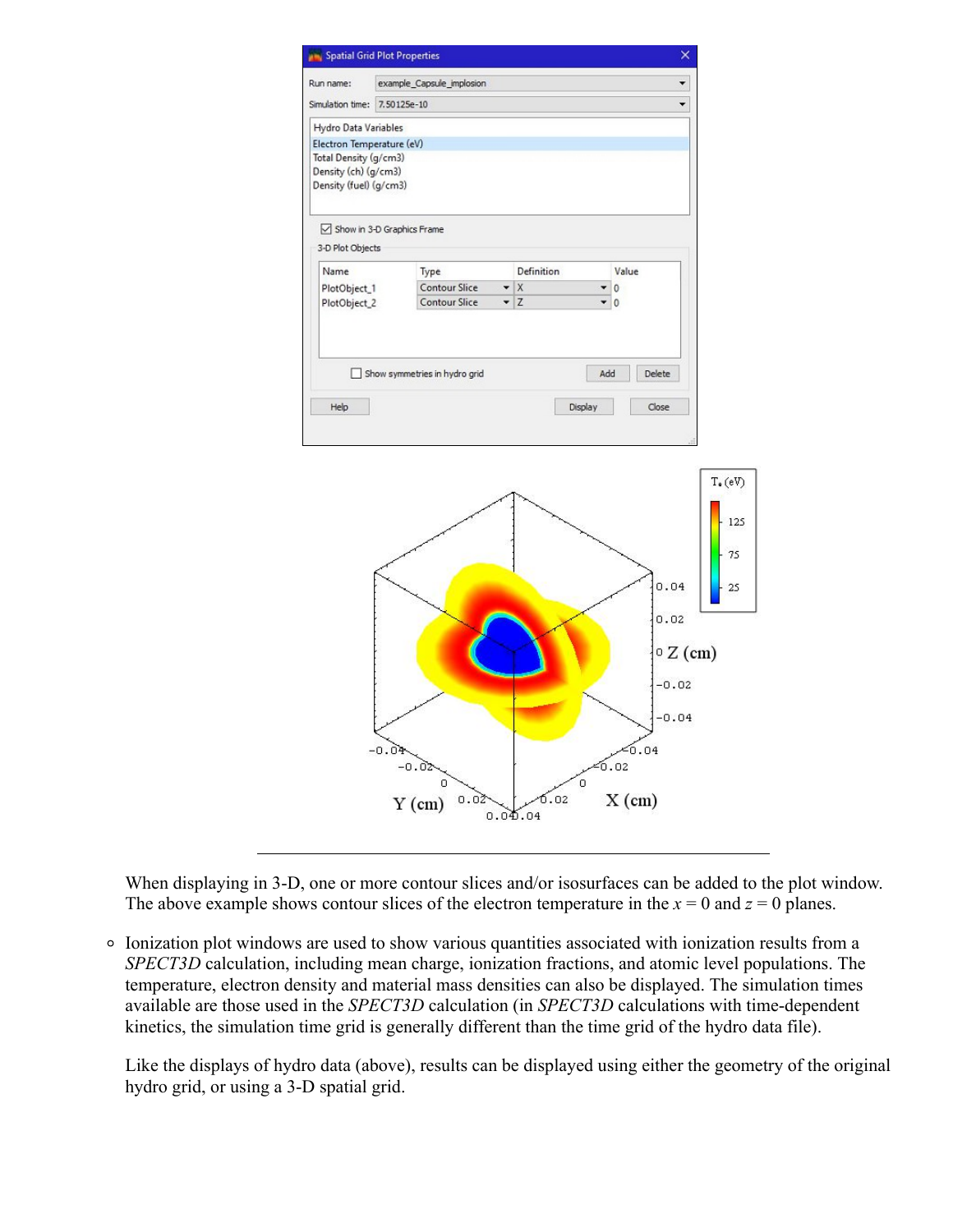

The example above shows the spatial distribution of the carbon mean charge state in the  $x = 0$ ,  $y = 0$ , and *z*  $= 0$  planes.

When viewing atomic level population results, the Atomic Rate Coefficient data for a particular volume element can be displayed by picking the element after clicking on the  $(\Box)$  button in the toolbar.

- The appearance of the drilldown toolbutton has been changed to  $\bigoplus$ .
- *Drilldown* is now supported when viewing *Radial Image* plots. When clicking on the drilldown toolbutton  $\bullet$ when a *Radial Image* plot is shown, the symbols are shown for each point along the line plot. Select one of the points to get the drilldown plots associated with the line-of-sight at that radius.
- $\bullet$ Materials region locations can now be shown on *Drilldown* plots use the *Show Material Locations* toolbutton **TH**. For any *Drilldown* plot where a quantity is plotted vs. depth, clicking on the toolbutton will toggle the visibility of shaded regions for each material.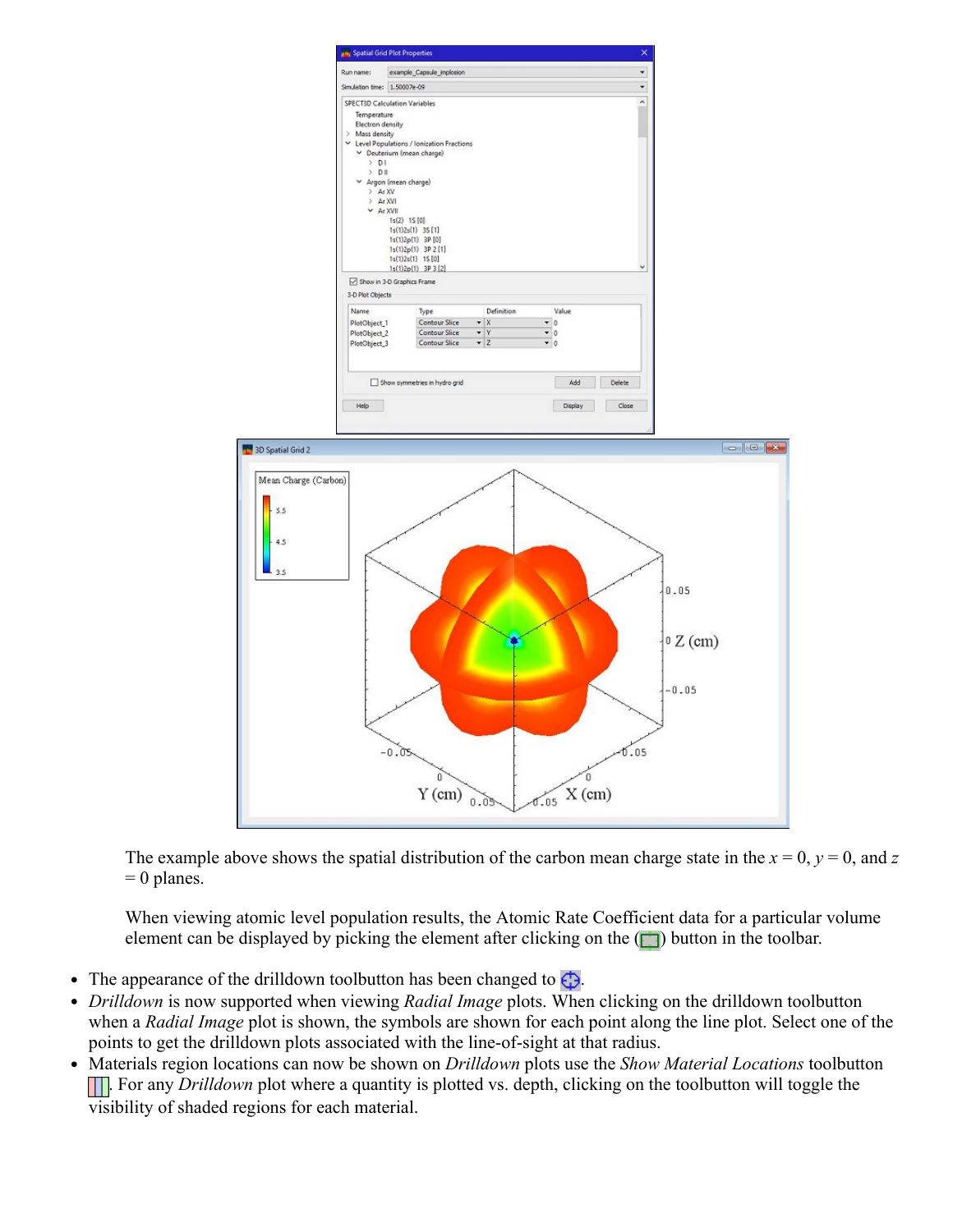

Displaying *Spectral Band Intensities* and *Band Intensity Ratios* is now supported in *SpectraPLOT*. To do this, select *Band Intensities* when setting up a new plot window. Then in the *Plot Settings* widget, select the *View Bands* button to set up spectral bands to analyzed. Spectral intensities integrated over a frequency band can then be displayed.



- Multi-threading is now supported for some calculations performed in *SpectraPLOT* (*e.g.,* generating *Contour Slice* and *Isosurface* data). To set the parameters for multi-threading, select the *Edit | Preferences* menu item, and set the parameters in the *Simulations* tab.
- When specifying a non-zero time resolution for streaked spectra, the time grid for the plot is adjusted to show  $\bullet$ more detail.
- Bug fixes:
	- Fixed bug for *Optical Depth Isosurface* plots where *z*-axis title was not being saved correctly.
	- If a new *Optical Depth Isosurface* plot, is requested, but the *Plot Item Properties* widget is closed without saving the item, the item no longer appears in the legend.
	- *Drilldown Plot Parameters* dialog: the *Intensity* of the picked pixel is now shown correctly.
	- *Drilldown* plots: fixed problem that occurred when computing *Ionization Fractions* for atomic elements residing in volume elements that contained both DCA and non-DCA materials.
	- Fixed problem that occurred when reading in *Spaced-Resolved Spectra* data when having only one pixel in a spatial dimension.